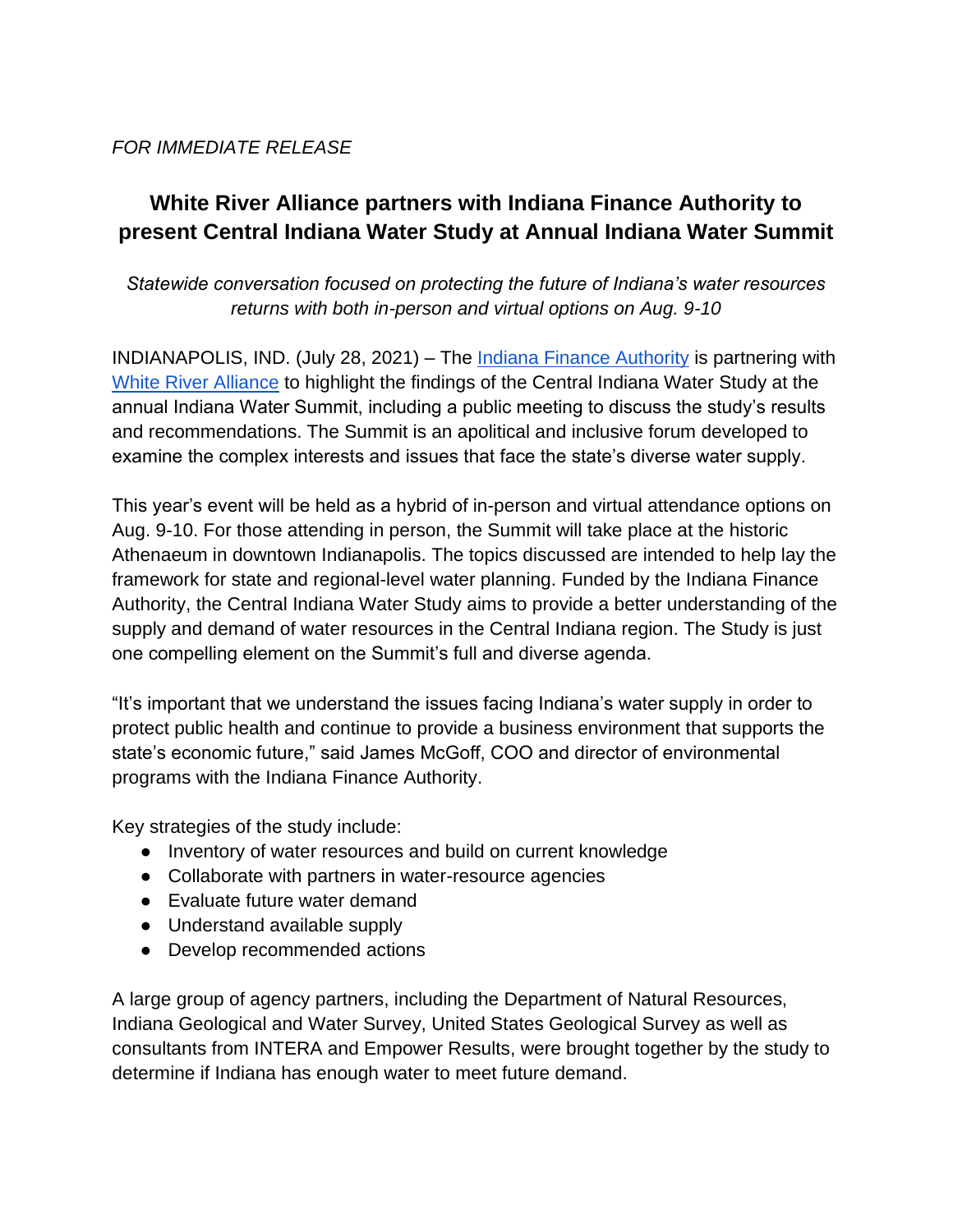Based on a robust water-budget analysis, the study found that water demand is expected to increase by more than 100 million gallons per day by 2070. Climate change is anticipated to impact water availability and should be monitored. Water conservation, exploration of new sources, and cooperation among users and providers are among the report's primary recommendations and topics to be discussed at the Summit.

"Sustainable water management can't happen in a vacuum of isolated users, and we are excited to host this unique forum that brings together diverse interests and identifies cooperative solutions," said Jill Hoffmann, executive director of the White River Alliance.

[Registration](https://thewhiteriveralliance.org/programs/water-summit/indiana-water-summit-registration/) for the Summit is open now until Aug. 2. Media can attend in-person or virtually. For members of the press interested in joining virtually, please contact Scott Minor at scott@thewhiteriveralliance.org for Zoom access. For a more in-depth look at the study findings, the executive summary can be accessed [here.](https://www.in.gov/ifa/files/Central-Indiana-Water-Study-Exec-Summary.pdf)

## **2021 Indiana Water Summit Event Information**

### **Regional Planning Forum**

*Monday, Aug. 9 from 1-5 p.m. Virtual and In-Person Attendance Options*

Monday's programming is hosted in partnership with the Indiana Finance Authority. Topics will focus on the Central Indiana Water Study and what this means for Indiana's water resources over the next 50 years. This discussion will then look for ideas of how the study's findings can guide regional water planning.

### **Main Summit Event**

*Tuesday, Aug. 10 from 8:30 a.m. – 5 p.m. Virtual and In-Person Attendance Options* 

*In-person, networking and celebration happy hour event – at the conclusion of programming. The Rathskeller Biergarten, 401 E. Michigan St.* 

This day-long event will cover a wide variety of integrated water topics. Both local and national speakers will be present. Additionally, there will be group discussions and hands-on input activities to collaborate on future water efforts and solutions. For those choosing to attend in-person, there will be a networking happy hour at the Rathskeller Biergarten with live music concluding the program.